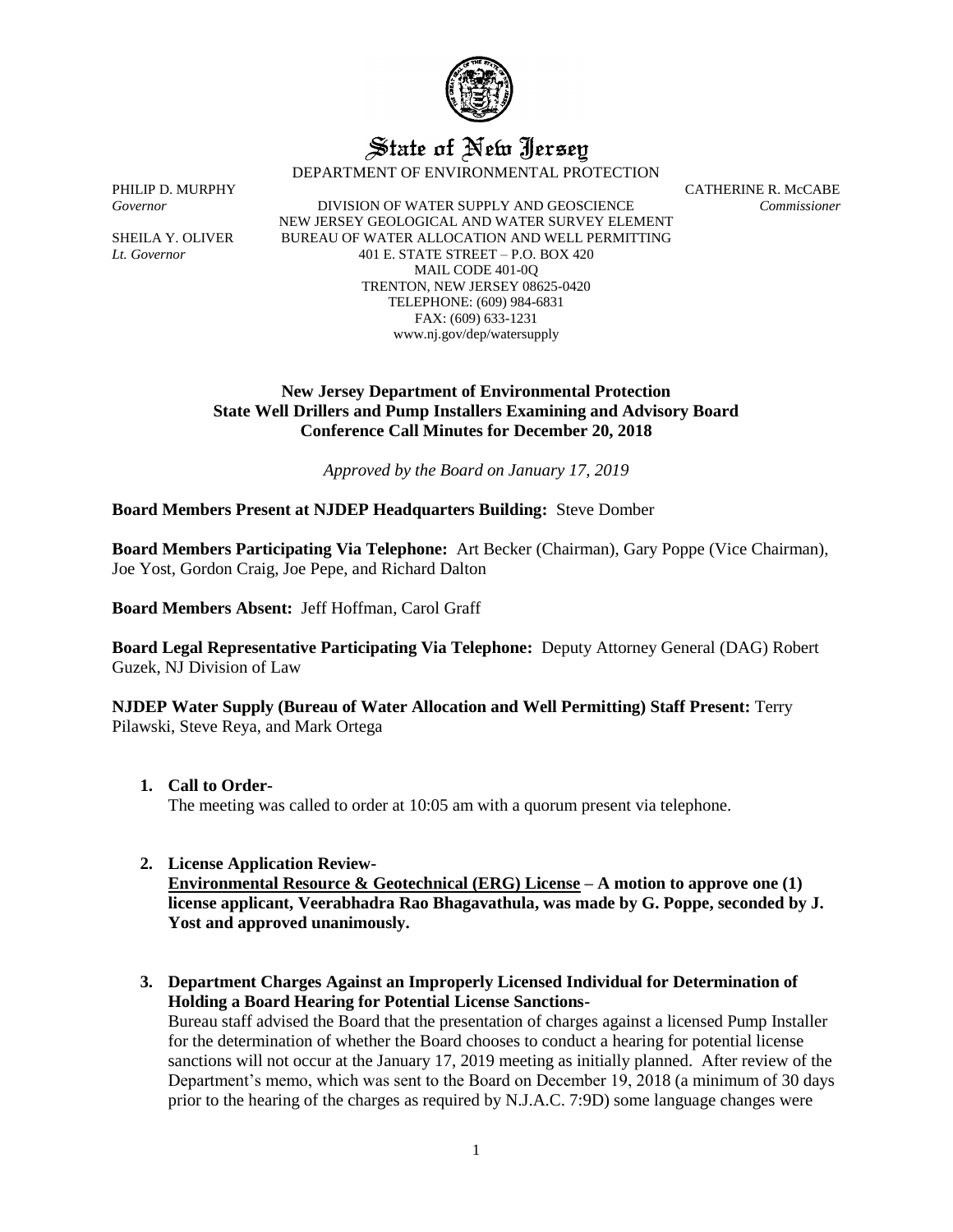suggested. Therefore, once revised by the Department, the document will have to be sent to the Board a minimum of 30 days prior to presentation of the charges, which is now anticipated to occur at the March 2019 meeting. Board members were told to contact R. Guzek directly prior to the meeting with any legal questions related this matter.

### **4. Continuing Education Program Development-**

S. Reya provided an overview of the envisioned process for the approval and subsequent tracking of continuing education points (CEPs) that will satisfy the regulatory requirements for renewal of driller and pump installer licenses. Because the one-year continuing education cycle for 2020 renewal begins in April 2020, the Department does not anticipate being able to enter into a contract with a third party to track, manage and report CEP completion for each license holder. Therefore, the Department will track credits for the first renewal cycle, but in a format that can be handed over with a smooth transition to an outside vendor. Prior to the conference call members were sent a tracking form that illustrated how a course approval number would be assigned to a course upon approval by the Board and Department. The number would serve to categorize the number of credits for which a course had been approved, ensure that duplicate courses are not taken during the same license cycle and identify the category (safety or technical/industry). The number could also be used to track whether a course was offered in person or online to make sure license holders do not exceed the maximum allowable number of credits which may be obtained online. Board members were also notified that the Department has developed a draft attendance sheet to standardize the reporting of attendees to approved courses along with a draft letter to be utilized for course approval that will be provided at the Board's January meeting. The attendance sheet would be sent to the course provider along with instructions describing where the form must be sent upon completion. With these items in place and the posting of the course approval application form to the Division website, which is anticipated in the coming weeks, course providers and/or licensees seeking course approval may begin submitting applications for review by the Board at upcoming meetings.

# **A motion to approve the course tracking sheet as presented was made by J. Yost, seconded by G. Craig and approved unanimously.**

#### **5. Attendance of Meetings and Seminars for Continuing Education Credit-**

Board members were asked to give some thought to whether attending a trade meeting or seminar for events, such as those held by the New Jersey Ground Water Association (NJGWA) and National Ground Water Association (NGWA). The Bureau anticipates having an application for review by the Board at the January meeting and it is envisioned that such applications may request that attendees receive credit for attendance of the meeting itself in addition to any credit awarded for presentations made at the meeting/seminar. Board members had a thoughtful discussion regarding the value of such attendance as related to the work done by the license holder and if this warranted credit being obtained. Essentially, it was determined that further information would be required from the event host(s) in order for the Board to assess the merit of the meetings. DAG, R. Guzek suggested that in advance of the January meeting, members review the rule language (at N.J.A.C. 7:9D-  $1.9(g)$  and  $1.10(i)$ ) as their review and recommendation for the approval of any CEP credit will have to be in accordance with the allowable criteria prescribed in the rule.

G. Poppe and J. Yost left the call at 10:43 am.